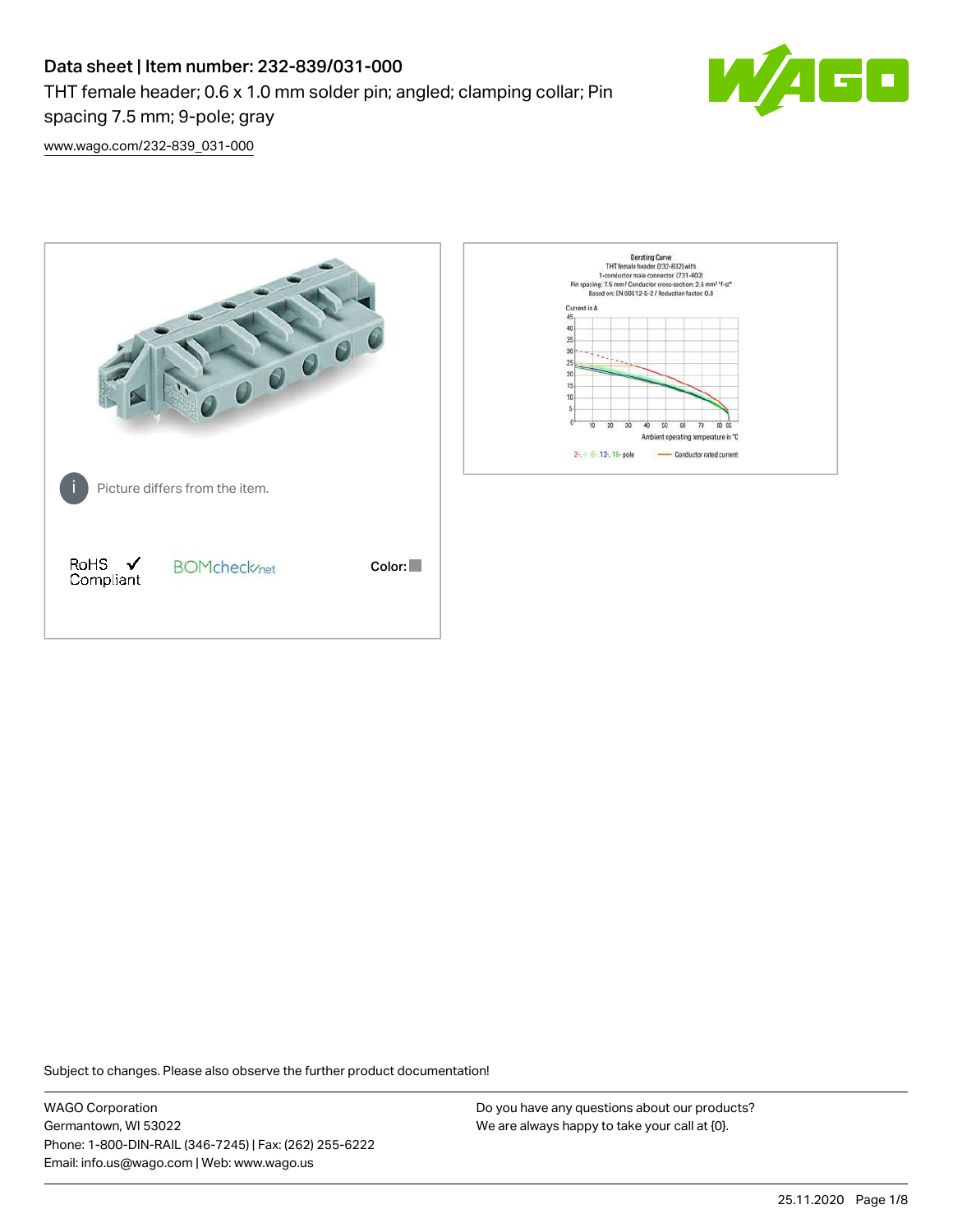



## Item description

- П Horizontal or vertical PCB mounting via straight or angled solder pins
- П For board-to-board and board-to-wire connections
- П Touch-proof PCB outputs
- $\blacksquare$ Easy-to-identify PCB inputs and outputs
- $\blacksquare$ With coding fingers

#### Safety information 1:

The MCS - MULTI CONNECTION SYSTEM includes connectors without breaking capacity in accordance with DIN EN 61984. When used as intended, these connectors must not be connected/disconnected when live or under load. The circuit design should ensure header pins, which can be touched, are not live when unmated.

# Data Electrical data

Subject to changes. Please also observe the further product documentation!

WAGO Corporation Germantown, WI 53022 Phone: 1-800-DIN-RAIL (346-7245) | Fax: (262) 255-6222 Email: info.us@wago.com | Web: www.wago.us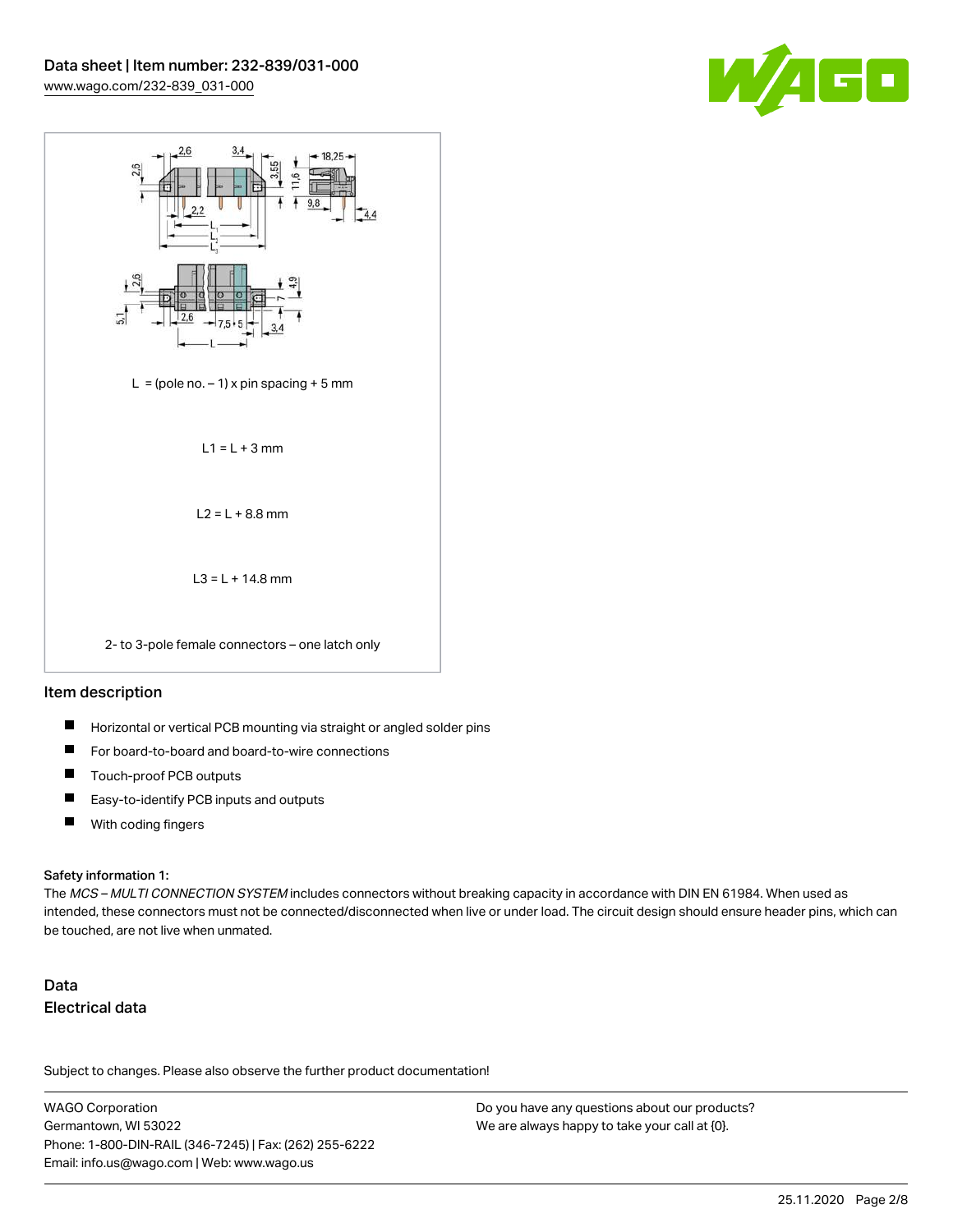

# Ratings per IEC/EN 60664-1

| Ratings per                 | IEC/EN 60664-1                                            |
|-----------------------------|-----------------------------------------------------------|
| Rated voltage (III / 3)     | 500 V                                                     |
| Rated surge voltage (III/3) | 6 <sub>kV</sub>                                           |
| Rated voltage (III/2)       | 630 V                                                     |
| Rated surge voltage (III/2) | 6 <sub>kV</sub>                                           |
| Nominal voltage (II/2)      | 1000 V                                                    |
| Rated surge voltage (II/2)  | 6 <sub>kV</sub>                                           |
| Rated current               | 12A                                                       |
| Legend (ratings)            | (III / 2) ≙ Overvoltage category III / Pollution degree 2 |

# Ratings per UL 1059

| Approvals per                  | UL 1059 |
|--------------------------------|---------|
| Rated voltage UL (Use Group B) | 300 V   |
| Rated current UL (Use Group B) | 15 A    |
| Rated voltage UL (Use Group D) | 300 V   |
| Rated current UL (Use Group D) | 10 A    |

## Ratings per UL 1977

| Rated voltage UL 1977 | 600 V |
|-----------------------|-------|
| Rated current UL 1977 |       |

# Ratings per CSA

| Approvals per                   | CSA   |
|---------------------------------|-------|
| Rated voltage CSA (Use Group B) | 300 V |
| Rated current CSA (Use Group B) | 15 A  |
| Rated voltage CSA (Use Group D) | 300 V |
| Rated current CSA (Use Group D) | 10 A  |

## Connection data

| Pole No.                   |  |
|----------------------------|--|
| Total number of potentials |  |
| Number of connection types |  |
| Number of levels           |  |

Subject to changes. Please also observe the further product documentation!

WAGO Corporation Germantown, WI 53022 Phone: 1-800-DIN-RAIL (346-7245) | Fax: (262) 255-6222 Email: info.us@wago.com | Web: www.wago.us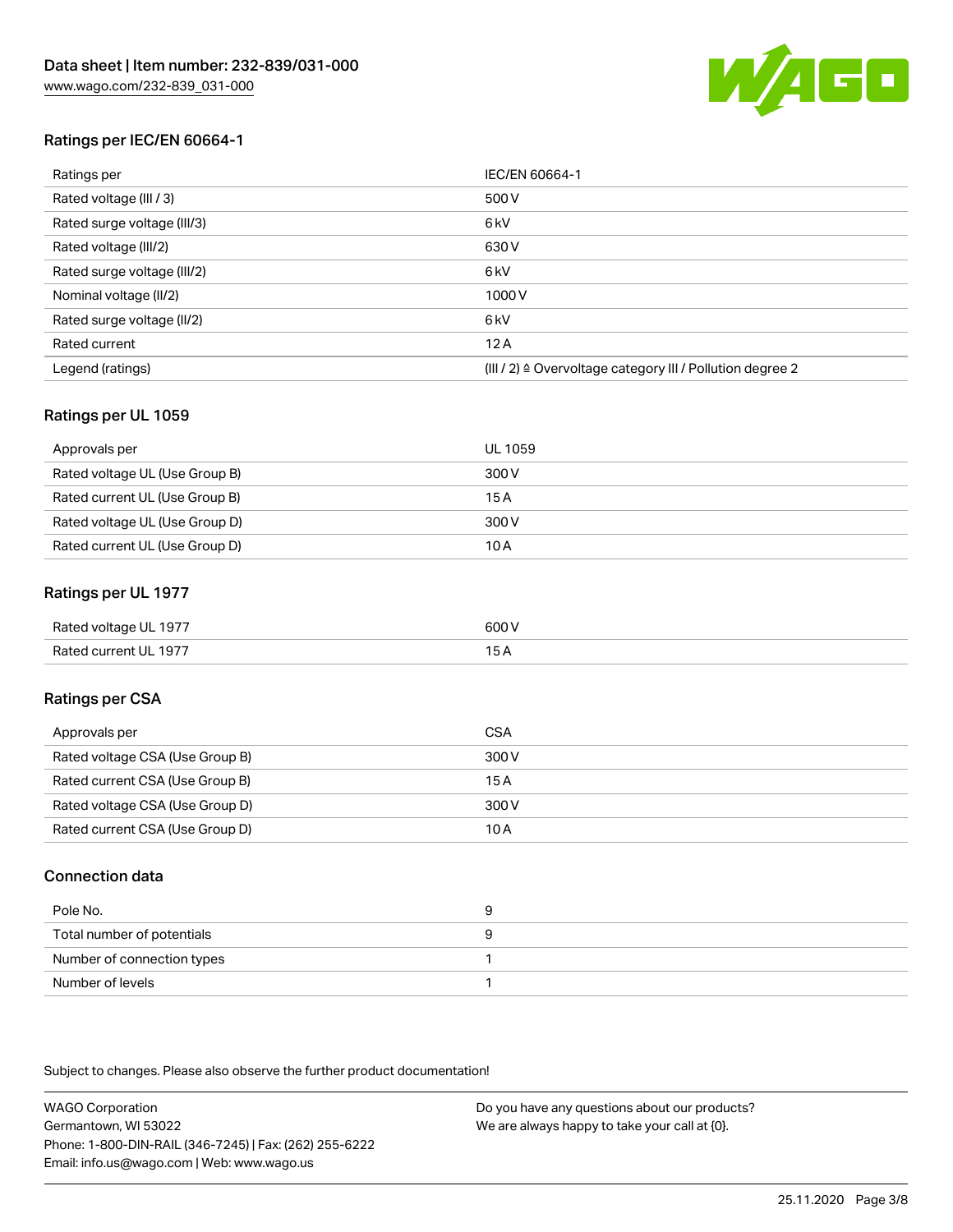

## Physical data

| Pin spacing                          | 7.5 mm / 0.295 inch   |
|--------------------------------------|-----------------------|
| Width                                | 79.8 mm / 3.142 inch  |
| Height                               | 16.6 mm / 0.654 inch  |
| Height from the surface              | 11.6 mm / 0.457 inch  |
| Depth                                | 18.25 mm / 0.719 inch |
| Solder pin length                    | $5 \,\mathrm{mm}$     |
| Solder pin dimensions                | $0.6 \times 1$ mm     |
| Drilled hole diameter with tolerance | $1.3$ $(+0.1)$ mm     |

#### Mechanical data

| Mounting type | Mounting flange       |
|---------------|-----------------------|
| Mounting type | Feed-through mounting |
|               | Panel mounting        |

# Plug-in connection

| Contact type (pluggable connector) | Female connector/socket |
|------------------------------------|-------------------------|
| Connector (connection type)        | for PCB                 |
| Mismating protection               | No                      |
| Mating direction to the PCB        |                         |

# PCB contact

| PCB contact                         | ואד                                        |
|-------------------------------------|--------------------------------------------|
| Solder pin arrangement              | over the entire female connector (in-line) |
| Number of solder pins per potential |                                            |

### Material Data

| Color                       | gray              |
|-----------------------------|-------------------|
| Material group              |                   |
| Insulation material         | Polyamide (PA66)  |
| Flammability class per UL94 | V <sub>0</sub>    |
| Contact material            | Copper alloy      |
| Contact plating             | tin-plated        |
| Weight                      | 10.5 <sub>g</sub> |

Subject to changes. Please also observe the further product documentation!

| <b>WAGO Corporation</b>                                | Do you have any questions about our products? |
|--------------------------------------------------------|-----------------------------------------------|
| Germantown, WI 53022                                   | We are always happy to take your call at {0}. |
| Phone: 1-800-DIN-RAIL (346-7245)   Fax: (262) 255-6222 |                                               |
| Email: info.us@wago.com   Web: www.wago.us             |                                               |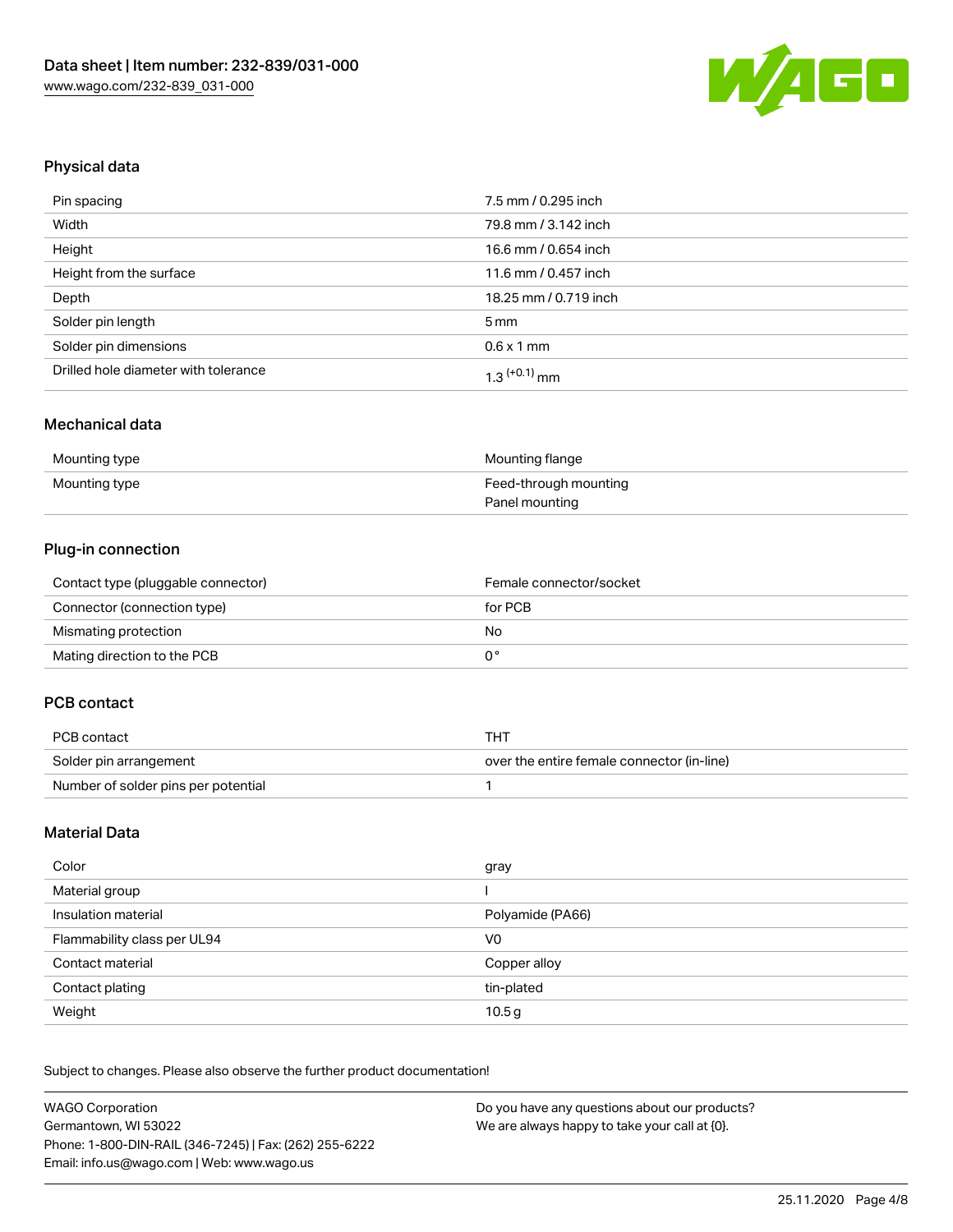[www.wago.com/232-839\\_031-000](http://www.wago.com/232-839_031-000)



## Environmental Requirements

| Limit temperature range | $-60+85 °C$ |
|-------------------------|-------------|
|                         |             |

### Commercial data

| Packaging type        | BOX           |
|-----------------------|---------------|
| Country of origin     | DE            |
| <b>GTIN</b>           | 4055143577977 |
| Customs tariff number | 85366990990   |

## Approvals / Certificates

#### Ship Approvals

|                 |                                        |                                 | Certificate |
|-----------------|----------------------------------------|---------------------------------|-------------|
| Logo            | Approval                               | <b>Additional Approval Text</b> | name        |
| ABS.            | <b>ABS</b>                             |                                 | $19 -$      |
|                 | American Bureau of Shipping            |                                 | HG15869876- |
|                 |                                        |                                 | <b>PDA</b>  |
|                 |                                        |                                 |             |
|                 | DNV GL                                 |                                 | TAE000016Z  |
|                 |                                        |                                 |             |
|                 | Det Norske Veritas, Germanischer Lloyd |                                 |             |
| <b>DNV-GL</b>   |                                        |                                 |             |
| <b>MARITIME</b> |                                        |                                 |             |

#### UL-Approvals

| Logo                       | Approval                                    | <b>Additional Approval Text</b> | Certificate<br>name |
|----------------------------|---------------------------------------------|---------------------------------|---------------------|
| $\boldsymbol{\mathcal{A}}$ | UR<br>Underwriters Laboratories Inc.        | <b>UL 1059</b>                  | E45172              |
| Э.                         | <b>UR</b><br>Underwriters Laboratories Inc. | <b>UL 1977</b>                  | 20150318-<br>E45171 |

#### Counterpart



#### Item no.731-609

1-conductor male connector; 2.5 mm²; Pin spacing 7.5 mm; 9-pole; 2,50 mm²; gray [www.wago.com/731-609](https://www.wago.com/731-609)

Subject to changes. Please also observe the further product documentation!

WAGO Corporation Germantown, WI 53022 Phone: 1-800-DIN-RAIL (346-7245) | Fax: (262) 255-6222 Email: info.us@wago.com | Web: www.wago.us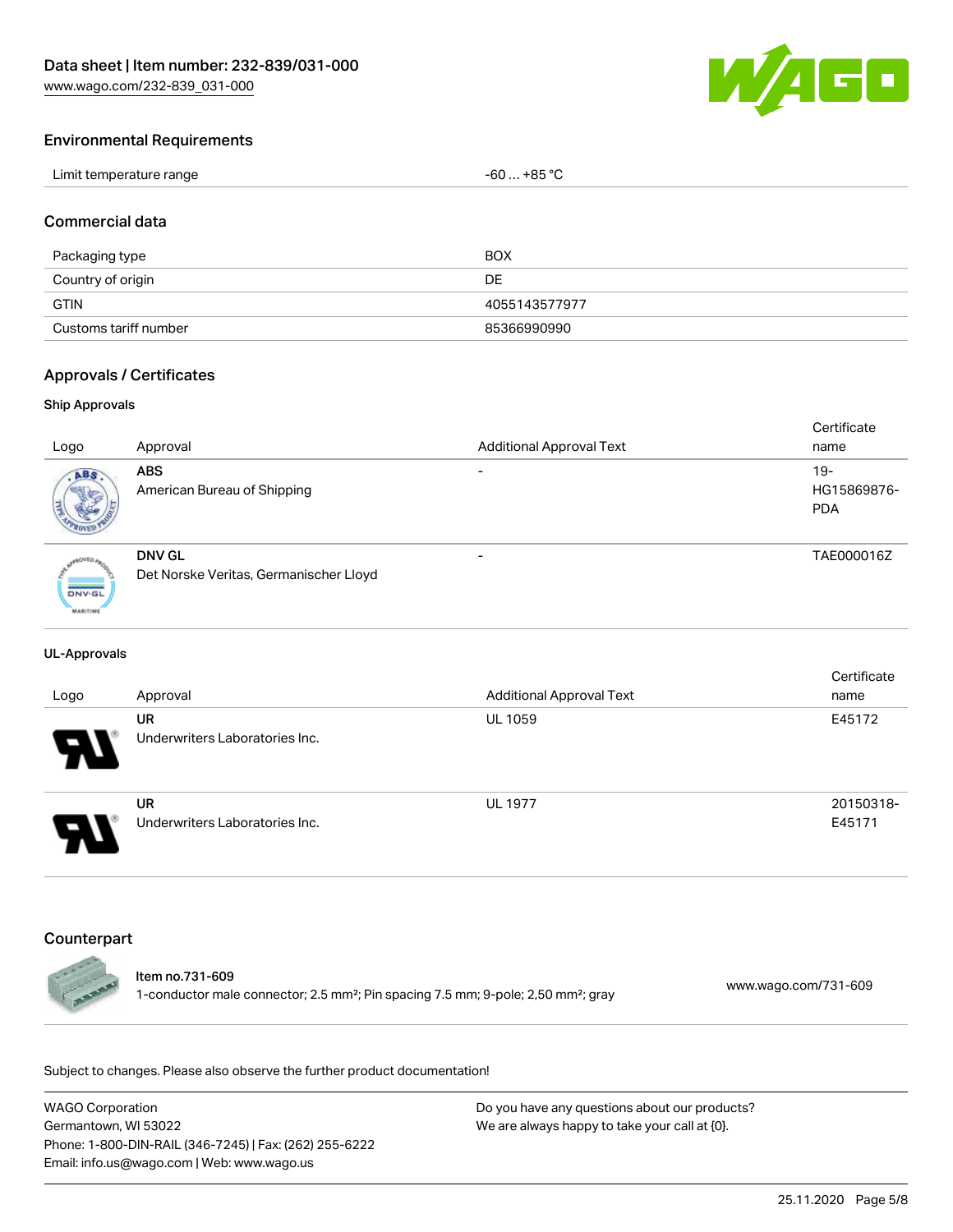Phone: 1-800-DIN-RAIL (346-7245) | Fax: (262) 255-6222

Email: info.us@wago.com | Web: www.wago.us



#### Compatible products

| check                                                                                                   | ompagpio progasta                                                               |                                               |                      |                      |
|---------------------------------------------------------------------------------------------------------|---------------------------------------------------------------------------------|-----------------------------------------------|----------------------|----------------------|
|                                                                                                         | Item no.: 210-136                                                               |                                               |                      |                      |
|                                                                                                         | Test plug; 2 mm Ø; with 500 mm cable                                            |                                               |                      | www.wago.com/210-136 |
|                                                                                                         | Item no.: 210-137                                                               |                                               |                      | www.wago.com/210-137 |
|                                                                                                         | Test plug; 2.3 mm Ø; with 500 mm cable                                          |                                               |                      |                      |
|                                                                                                         | Item no.: 231-662                                                               |                                               |                      | www.wago.com/231-662 |
| Test plugs for female connectors; for 7.5 mm and 7.62 mm pin spacing; 2,50 mm <sup>2</sup> ; light gray |                                                                                 |                                               |                      |                      |
| Marking accessories                                                                                     |                                                                                 |                                               |                      |                      |
|                                                                                                         | Item no.: 210-833                                                               |                                               |                      | www.wago.com/210-833 |
|                                                                                                         | Marking strips; on reel; 6 mm wide; plain; Self-adhesive; white                 |                                               |                      |                      |
|                                                                                                         | Item no.: 210-834                                                               |                                               |                      |                      |
|                                                                                                         | Marking strips; on reel; 5 mm wide; plain; Self-adhesive; white                 |                                               |                      | www.wago.com/210-834 |
| assembling                                                                                              |                                                                                 |                                               |                      |                      |
|                                                                                                         | Item no.: 209-147                                                               |                                               |                      |                      |
|                                                                                                         | Self-tapping screw                                                              |                                               |                      | www.wago.com/209-147 |
|                                                                                                         | Item no.: 231-194                                                               |                                               |                      |                      |
|                                                                                                         | Self-tapping screw; B 2.2x13, fixing hole 1.8 mm Ø                              |                                               |                      | www.wago.com/231-194 |
|                                                                                                         | Item no.: 231-195                                                               |                                               |                      |                      |
|                                                                                                         | Screw with nut; M2x12; for fixing element                                       |                                               |                      | www.wago.com/231-195 |
|                                                                                                         | Item no.: 231-295                                                               |                                               |                      |                      |
|                                                                                                         | Screw with nut                                                                  |                                               | www.wago.com/231-295 |                      |
|                                                                                                         |                                                                                 |                                               |                      |                      |
| <b>Downloads</b>                                                                                        |                                                                                 |                                               |                      |                      |
| Documentation                                                                                           |                                                                                 |                                               |                      |                      |
| <b>Additional Information</b>                                                                           |                                                                                 |                                               |                      |                      |
| Technical explanations                                                                                  |                                                                                 | Apr 3, 2019                                   | pdf<br>3.6 MB        | Download             |
|                                                                                                         |                                                                                 |                                               |                      |                      |
|                                                                                                         |                                                                                 |                                               |                      |                      |
| <b>CAD files</b>                                                                                        |                                                                                 |                                               |                      |                      |
| <b>PCB Design</b>                                                                                       |                                                                                 |                                               |                      |                      |
|                                                                                                         | Symbol and Footprint 232-839/031-000                                            |                                               | URL                  | Download             |
| CAx data for your PCB design, consisting of "schematic symbols and PCB footprints",                     |                                                                                 |                                               |                      |                      |
|                                                                                                         | allow easy integration of the WAGO component into your development environment. |                                               |                      |                      |
| Supported formats:                                                                                      |                                                                                 |                                               |                      |                      |
|                                                                                                         |                                                                                 |                                               |                      |                      |
|                                                                                                         | Subject to changes. Please also observe the further product documentation!      |                                               |                      |                      |
| <b>WAGO Corporation</b>                                                                                 |                                                                                 | Do you have any questions about our products? |                      |                      |
| Germantown, WI 53022                                                                                    |                                                                                 | We are always happy to take your call at {0}. |                      |                      |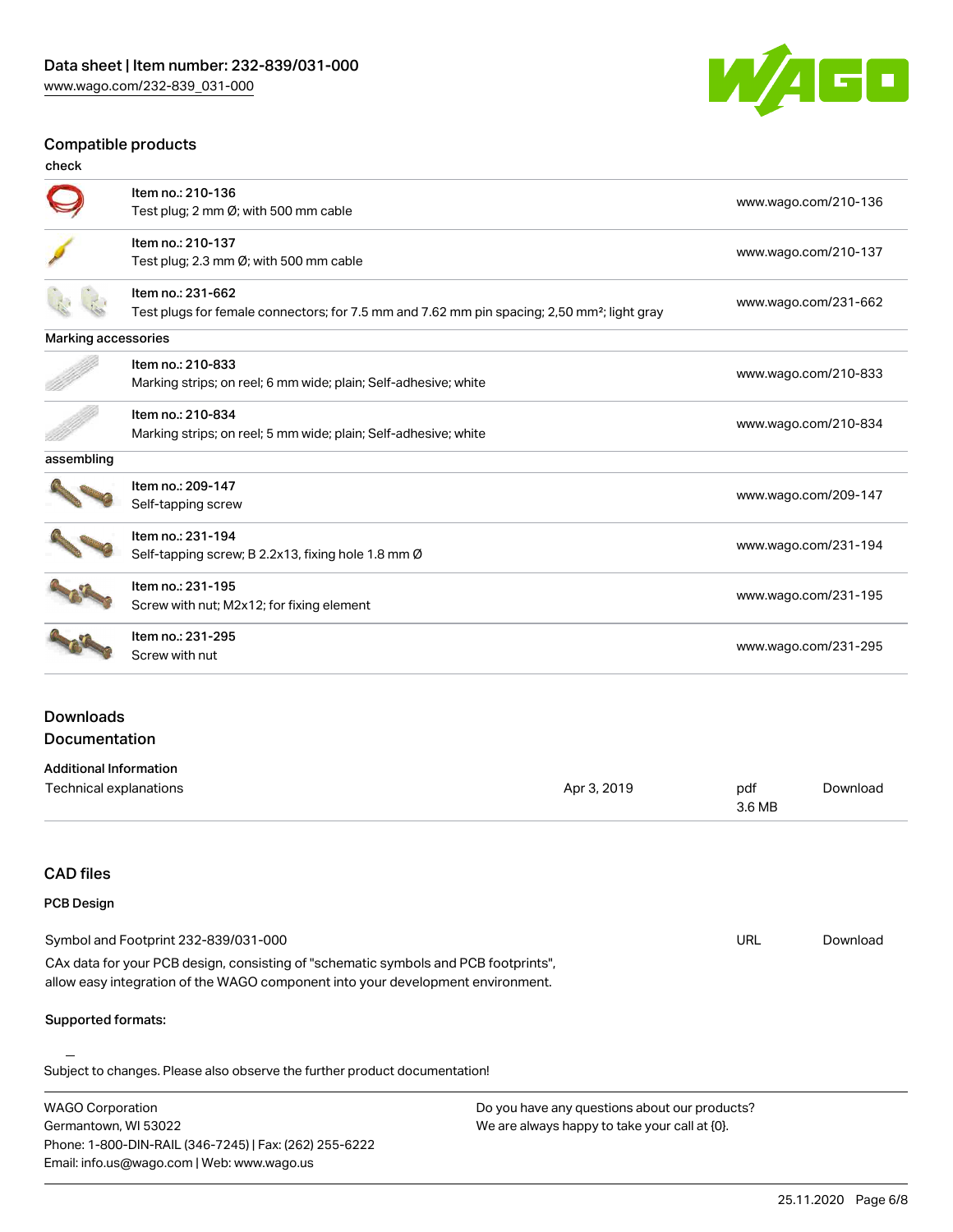- $\blacksquare$ Accel EDA 14 & 15
- $\blacksquare$ Altium 6 to current version
- $\blacksquare$ Cadence Allegro
- $\blacksquare$ **DesignSpark**
- П Eagle Libraries
- $\blacksquare$ KiCad
- $\blacksquare$ Mentor Graphics BoardStation
- $\blacksquare$ Mentor Graphics Design Architect
- $\blacksquare$ Mentor Graphics Design Expedition 99 and 2000
- $\blacksquare$ OrCAD 9.X PCB and Capture
- $\blacksquare$ PADS PowerPCB 3, 3.5, 4.X, and 5.X
- $\blacksquare$ PADS PowerPCB and PowerLogic 3.0
- $\blacksquare$ PCAD 2000, 2001, 2002, 2004, and 2006
- $\blacksquare$ Pulsonix 8.5 or newer
- $\blacksquare$ **STL**
- $\blacksquare$ 3D STEP
- $\blacksquare$ TARGET 3001!
- $\blacksquare$ View Logic ViewDraw
- $\blacksquare$ Quadcept
- П Zuken CadStar 3 and 4
- $\blacksquare$ Zuken CR-5000 and CR-8000

PCB Component Libraries (EDA), PCB CAD Library Ultra Librarian

#### Installation Notes

Application

Subject to changes. Please also observe the further product documentation!

WAGO Corporation Germantown, WI 53022 Phone: 1-800-DIN-RAIL (346-7245) | Fax: (262) 255-6222 Email: info.us@wago.com | Web: www.wago.us